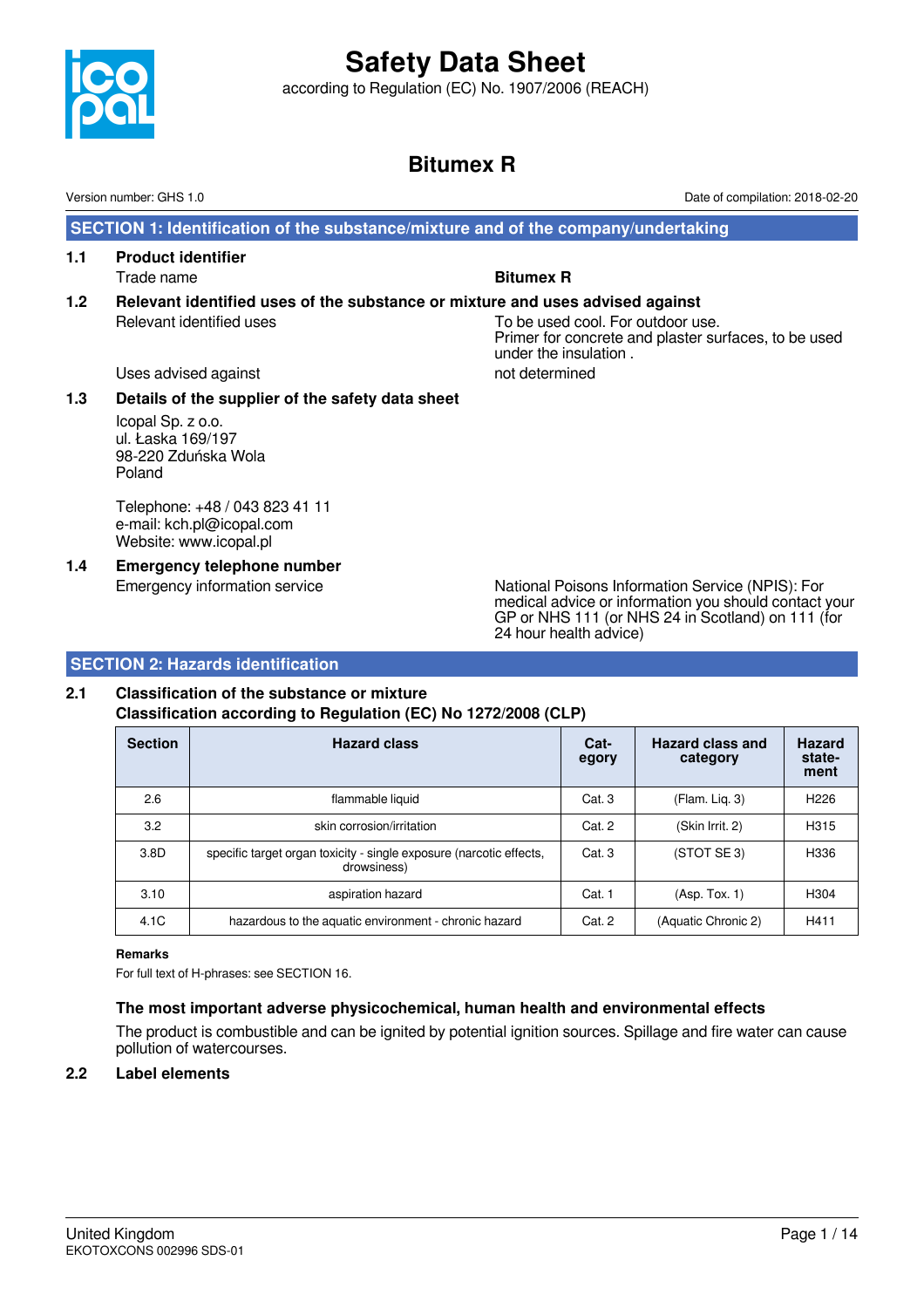

according to Regulation (EC) No. 1907/2006 (REACH)

# **Bitumex R**

Version number: GHS 1.0 Date of compilation: 2018-02-20



# **Hazard statements**

| H <sub>226</sub> | Flammable liquid and vapour.                     |
|------------------|--------------------------------------------------|
| H <sub>304</sub> | May be fatal if swallowed and enters airways.    |
| H <sub>315</sub> | Causes skin irritation.                          |
| H336             | May cause drowsiness or dizziness.               |
| H411             | Toxic to aquatic life with long lasting effects. |
|                  |                                                  |

## **Precautionary statements**

# **Precautionary statements - prevention**

| P <sub>210</sub> | Keep away from heat, hot surfaces, sparks, open flames and other ignition sources. No<br>smoking. |
|------------------|---------------------------------------------------------------------------------------------------|
| P <sub>260</sub> | Do not breathe mist/vapours/spray.                                                                |
| P <sub>264</sub> | Wash hands thoroughly after handling.                                                             |
| P <sub>273</sub> | Avoid release to the environment.                                                                 |
| P <sub>280</sub> | Wear protective gloves/protective clothing/eye protection/face protection.                        |

# **Precautionary statements - response**

P301+P310 IF SWALLOWED: Immediately call a POISON CENTER or doctor/physician.

# **Precautionary statements - storage**

P403+P233 Store in a well-ventilated place. Keep container tightly closed.

## **Precautionary statements - disposal**

P501 Dispose of contents/container in accordance with local regulation.

**Hazardous ingredients for labelling:** Naphtha (petroleum), hydrodesulfurized heavy

# **2.3 Other hazards**

The substances in the mixture do not meet the PBT/vPvB criteria according to REACH, annex XIII. Repeated exposure may cause skin dryness or cracking.

# **SECTION 3: Composition/information on ingredients**

## **3.2 Mixtures**

| <b>Name of substance</b> | <b>Identifier</b>                                                                    | $wt\%$      | <b>Classification acc. to</b><br>1272/2008/EC | <b>Notes</b> |
|--------------------------|--------------------------------------------------------------------------------------|-------------|-----------------------------------------------|--------------|
| Asphalt, oxidized        | CAS No<br>64742-93-4<br>EC No<br>265-196-4<br>REACH Reg. No<br>01-2119498270-36-xxxx | $50 - < 75$ | not classified                                | <b>OEL</b>   |
|                          |                                                                                      |             |                                               |              |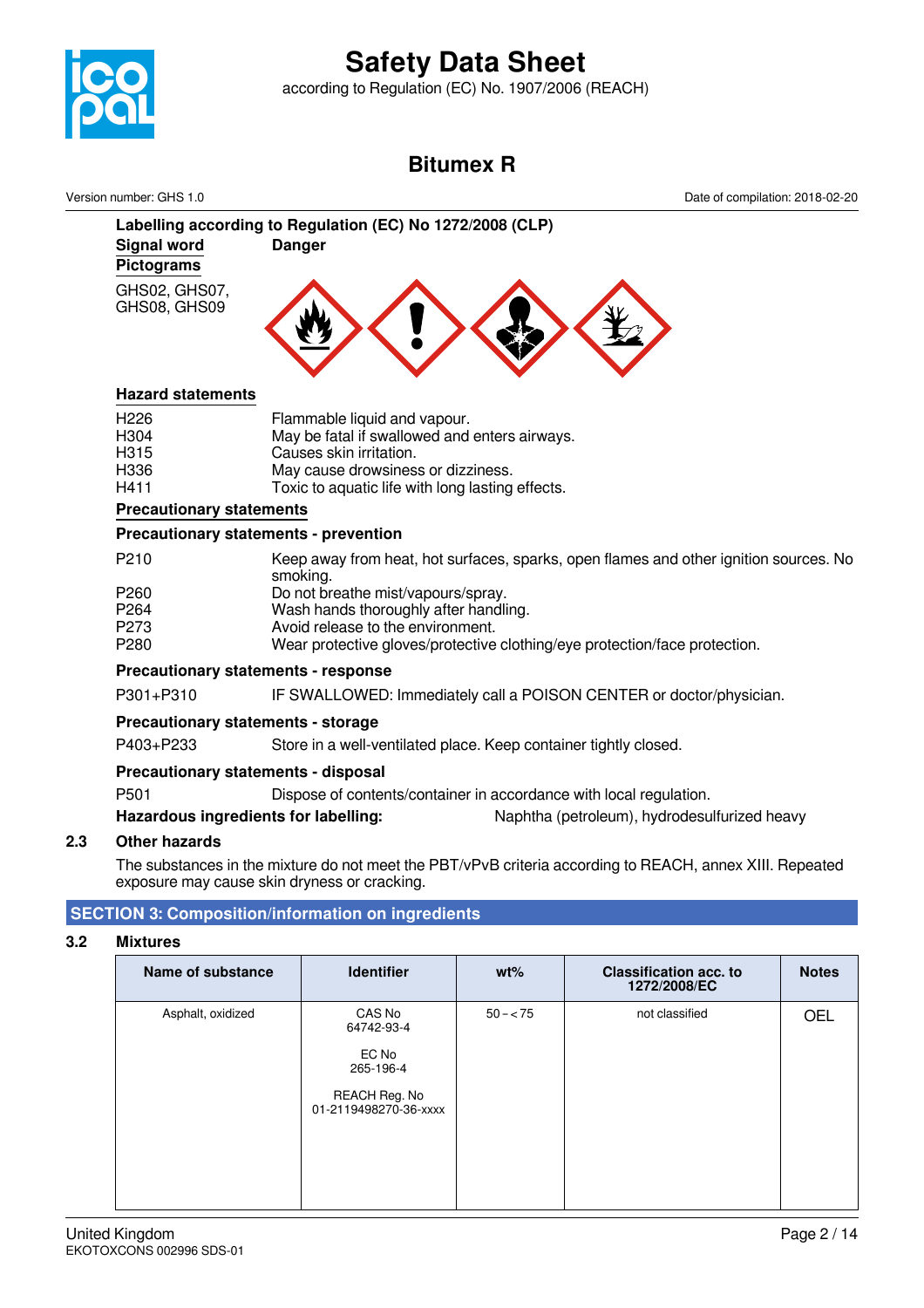

according to Regulation (EC) No. 1907/2006 (REACH)

# **Bitumex R**

Version number: GHS 1.0 Date of compilation: 2018-02-20

| Name of substance                                 | <b>Identifier</b>                                                                                                | $wt\%$    | <b>Classification acc. to</b><br>1272/2008/EC                                                                     | <b>Notes</b>  |
|---------------------------------------------------|------------------------------------------------------------------------------------------------------------------|-----------|-------------------------------------------------------------------------------------------------------------------|---------------|
| Naphtha (petroleum), hy-<br>drodesulfurized heavy | CAS No<br>64742-82-1<br>EC No<br>265-185-4<br>Index No<br>649-330-00-2<br>REACH Reg. No<br>01-2119490979-12-xxxx | $25 - 50$ | Flam. Lig. 2 / H225<br>Skin Irrit. 2 / H315<br>STOT SE 3 / H336<br>Asp. Tox. 1 / H304<br>Aquatic Chronic 2 / H411 | P(b)<br>$***$ |

#### **Notes**

\*\*: Contains <0,1% of benzene, <3% of toluene and <3% of n-hexane<br>
OFL: Substance with a national occupational exposure limit value

OEL: Substance with a national occupational exposure limit value<br>P(b): The classification as a carcinogen or mutagen is not require P(b): The classification as a carcinogen or mutagen is not required. The substance contains less than 0,1 % w/w benzene (EINECS No 200-753-7)

For full text of abbreviations: see SECTION 16.

# **SECTION 4: First aid measures**

#### **4.1 Description of first aid measures General notes**

Do not leave affected person unattended. Remove victim out of the danger area. Keep affected person warm, still and covered. In all cases of doubt, or when symptoms persist, seek medical advice. In case of unconsciousness place person in the recovery position. Never give anything by mouth.

## **Following inhalation**

Remove person to fresh air and keep at rest in a position comfortable for breathing. If breathing is irregular or stopped, immediately seek medical assistance and start first aid actions.

#### **Following skin contact**

Take off contaminated clothing. Remove the residues of the product with liquid paraffin or edible oil. Wash skin with water and soap or mild detergent. Remove contaminated/soaked clothes to safe place away from heat and sources of ignition.

#### **Following eye contact**

Irrigate copiously with clean, fresh water for at least 10 minutes, holding the eyelids apart. Remove contact lenses, if present and easy to do. Continue rinsing. Seek medical advice immediately.

#### **Following ingestion**

Rinse mouth with water (only if the person is conscious). Conscious victim can drink 100-200 ml of liquid paraffin. Do not give milk or edible oils to drink. Do NOT induce vomiting - aspiration hazard. In case of spontaneous vomiting the victim should lean forward to prevent aspiration. Seek medical advice immediately.

## **4.2 Most important symptoms and effects, both acute and delayed**

Narcotic effects. Description of known symptoms following exposure, if relevant - see section 11.

## **4.3 Indication of any immediate medical attention and special treatment needed**

Treat symptomatically.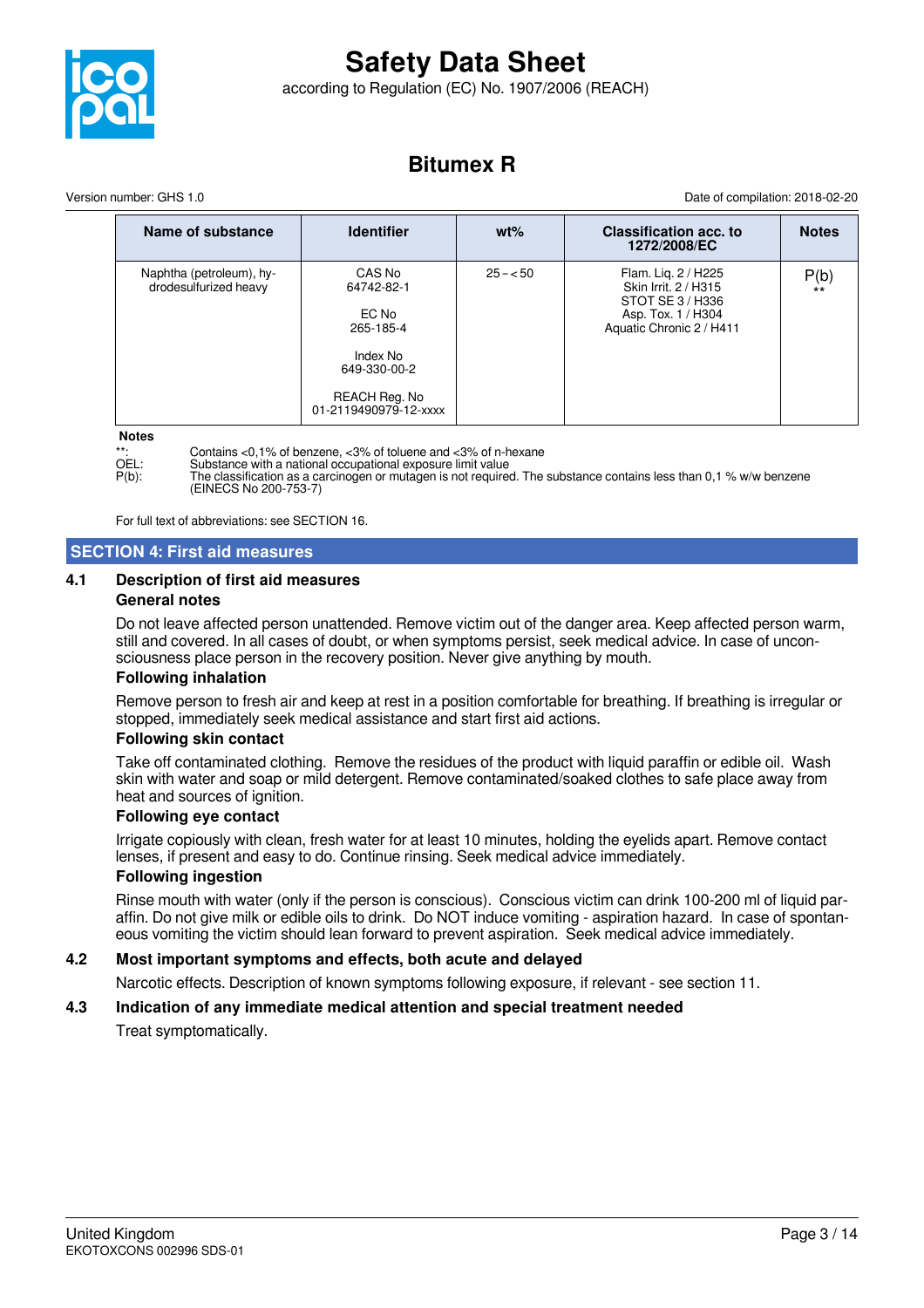according to Regulation (EC) No. 1907/2006 (REACH)



# **Bitumex R**

Version number: GHS 1.0 Date of compilation: 2018-02-20

# **SECTION 5: Firefighting measures**

# **5.1 Extinguishing media**

# **Suitable extinguishing media**

water spray, water mist, foam, fire extinguishing powder, carbon dioxide (CO2), sand **Unsuitable extinguishing media**

water jet

## **5.2 Special hazards arising from the substance or mixture**

Flammable. Do not use water jets - the risk of splash. Closed containers exposed to fire or high temperature can explode due to increased pressure inside. Cool closed containers exposed to fire with water spray. Solvent vapours are heavier than air and may spread along floors. Vapours may form explosive mixtures with air. Hot product may adhere to skin or clothes.

## **Hazardous combustion products**

carbon monoxide (CO), carbon dioxide (CO2), fumes

# **5.3 Advice for firefighters**

Fire fighting crew should be adequately trained and equipped with self-contained breathing apparatus and full protective clothing. Fight fire with normal precautions from a reasonable distance. Do not allow firefighting water to enter drains or water courses. Collect contaminated firefighting water separately.

# **SECTION 6: Accidental release measures**

# **6.1 Personal precautions, protective equipment and emergency procedures**

Avoid contact with skin and eyes. Do not breathe vapours. Wear protective clothing. The solvent contained in the mixture evaporates easily -ensure adequate ventilation.Eliminate all sources of ignition. Vapors of the solvent are heavier than air, they can form an explosive mixture with air. Vapors may spread along the floor and reach distant ignition sources.

## **6.2 Environmental precautions**

Keep away from drains, surface and ground water. If substance has entered a water course or sewer, inform the responsible authority. Collect contaminated soil and dispose of it.

## **6.3 Methods and material for containment and cleaning up**

**Advices on how to contain a spill**

Bunding. Covering of drains.

# **Advices on how to clean up a spill**

Do not flush with water. Cover with non-combustible absorbent material. (kieselgur (diatomite), sand, vermiculite, universal binder).Collect to labelled, closed waste container and remove for disposal.

## **Appropriate containment techniques**

Use of adsorbent materials.

## **Other information relating to spills and releases**

Ventilate affected area.

## **6.4 Reference to other sections**

Hazardous combustion products: see section 5. Personal protective equipment: see section 8. Incompatible materials: see section 10. Disposal considerations: see section 13.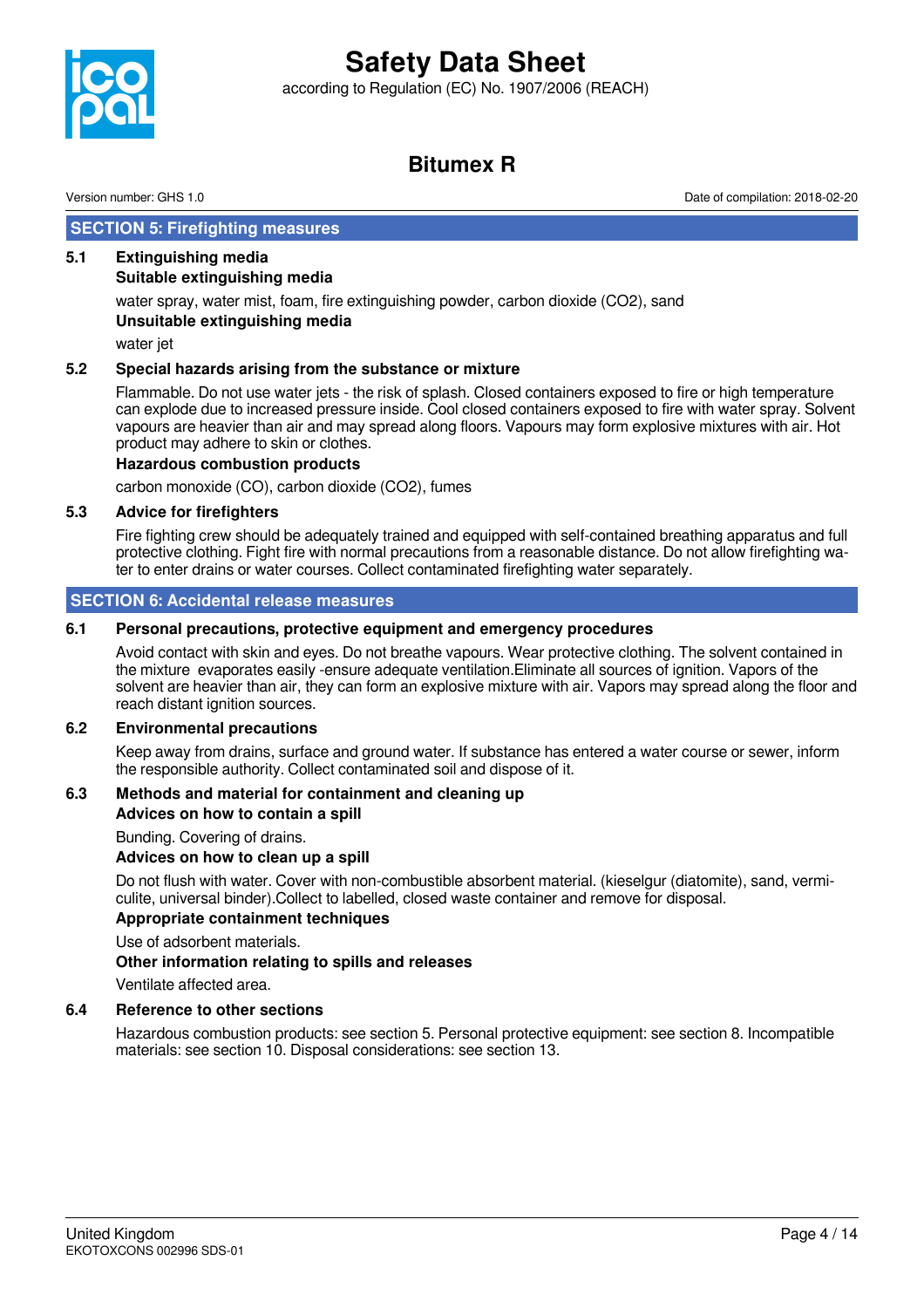according to Regulation (EC) No. 1907/2006 (REACH)



# **Bitumex R**

Version number: GHS 1.0 Date of compilation: 2018-02-20

# **SECTION 7: Handling and storage**

## **7.1 Precautions for safe handling**

#### **Recommendations**

## **• Measures to prevent fire as well as aerosol and dust generation**

Use only in well-ventilated areas. Keep away from sources of ignition - No smoking. Take precautionary measures against static discharge. Use only non-sparking tools.

#### **• Warning**

Vapours may form explosive mixtures with air.

#### **Advice on general occupational hygiene**

Wash hands after use. Do not eat, drink and smoke in work areas. Remove contaminated clothing and protective equipment before entering eating areas. Never keep food or drink in the vicinity of chemicals. Never place chemicals in containers that are normally used for food or drink. Keep away from food, drink and animal feedingstuffs.

## **7.2 Conditions for safe storage, including any incompatibilities**

Keep only in the original container in a cool, well-ventilated place. Keep container tightly closed. Protect from sunlight.

Keep away from heat, hot surfaces, sparks, open flames and other ignition sources. No smoking. Ensure easy access to fire fighting measures in the place of use and storage.

#### **7.3 Specific end use(s)**

Data are not available.

## **SECTION 8: Exposure controls/personal protection**

## **8.1 Control parameters**

## **National limit values**

## **Occupational exposure limit values (Workplace Exposure Limits)**

| Coun<br>try | Name of agent       | <b>CAS No</b> | <b>Identifier</b> | <b>TWA</b><br>[ppm] | <b>TWA</b><br>$\left[\frac{mq}{m^3}\right]$ | <b>STEL</b><br>[ppm] | <b>STEL</b><br>$\mathrm{[mg/m^3]}$ | <b>Source</b> |
|-------------|---------------------|---------------|-------------------|---------------------|---------------------------------------------|----------------------|------------------------------------|---------------|
| GВ          | asphalt (petroleum) | 8052-42-4     | WEL               |                     |                                             |                      | 10                                 | EH40/200      |

**Notation**

STEL Short-term exposure limit: a limit value above which exposure should not occur and which is related to a 15-minute period unless otherwise specified

TWA Time-weighted average (long-term exposure limit): measured or calculated in relation to a reference period of 8 hours timeweighted average

## **Relevant DNELs/DMELs/PNECs and other threshold levels • relevant DNELs of components of the mixture**

| Name of sub-<br>stance                             | <b>CAS</b><br><b>No</b> | End-<br>point | <b>Threshold</b><br>level | Protection goal,<br>route of expos-<br><u>ure</u> | Used in                | <b>Exposure time</b>          |
|----------------------------------------------------|-------------------------|---------------|---------------------------|---------------------------------------------------|------------------------|-------------------------------|
| Asphalt, oxidized                                  | 64742-<br>$93-4$        | <b>DNEL</b>   | 2.9 mg/m <sup>3</sup>     | human, inhalatory                                 | worker (in-<br>dustry) | chronic - local effects       |
| Naphtha (petroleum),<br>hydrodesulfurized<br>heavy | 64742-<br>$82 - 1$      | <b>DNEL</b>   | 1,300 mg/m <sup>3</sup>   | human, inhalatory                                 | worker (in-<br>dustry) | acute - systemic ef-<br>fects |
| Naphtha (petroleum),<br>hydrodesulfurized<br>heavy | 64742-<br>$82 - 1$      | <b>DNEL</b>   | 840 mg/m <sup>3</sup>     | human, inhalatory                                 | worker (in-<br>dustry) | chronic - local effects       |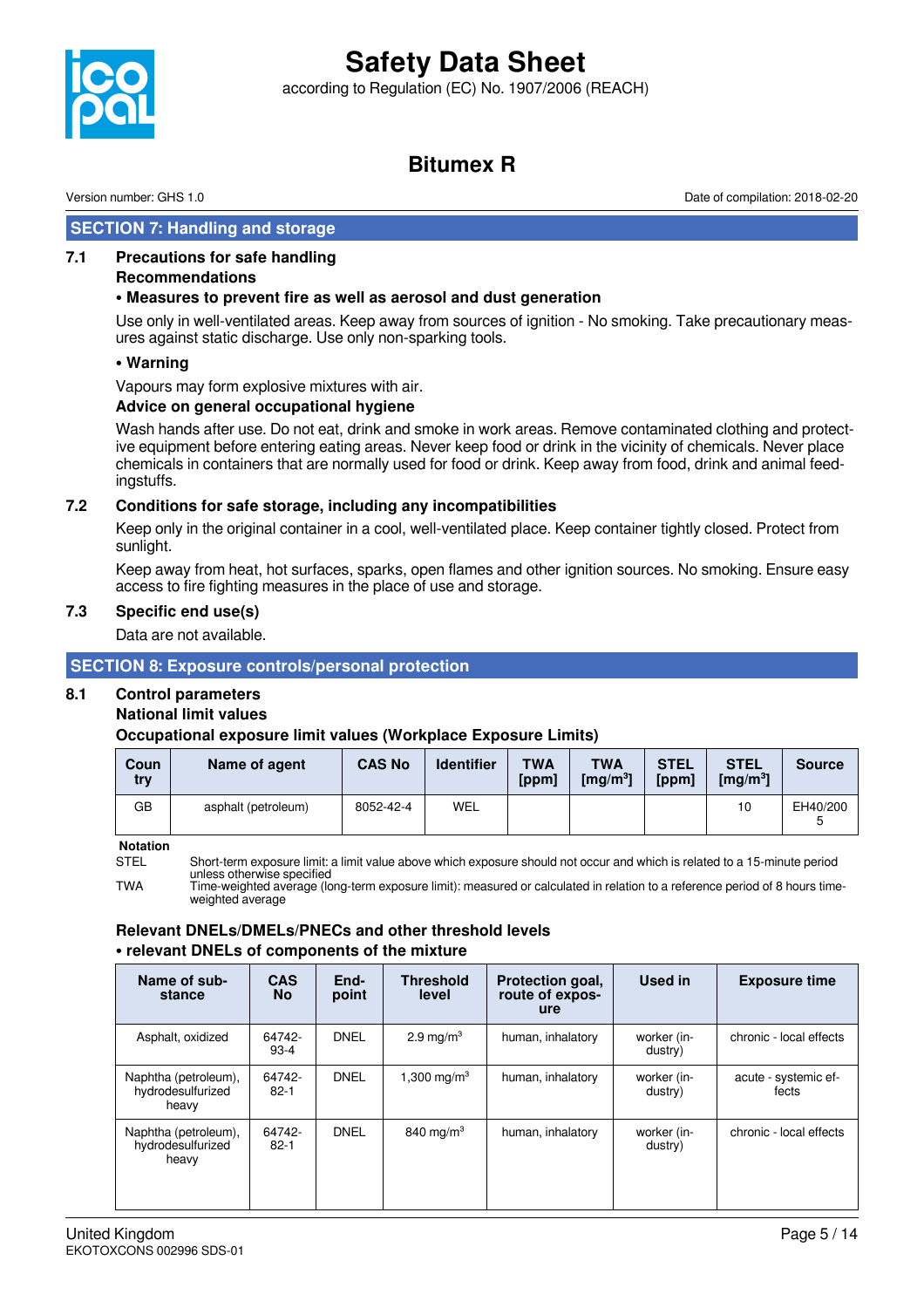

according to Regulation (EC) No. 1907/2006 (REACH)



# **Bitumex R**

Version number: GHS 1.0 Date of compilation: 2018-02-20

| Name of sub-<br>stance                             | <b>CAS</b><br><b>No</b> | End-<br>point | <b>Threshold</b><br>level | Protection goal,<br>route of expos-<br>ure | Used in                | <b>Exposure time</b>  |
|----------------------------------------------------|-------------------------|---------------|---------------------------|--------------------------------------------|------------------------|-----------------------|
| Naphtha (petroleum),<br>hydrodesulfurized<br>heavy | 64742-<br>$82 - 1$      | DNEL          | 1,100 mg/m <sup>3</sup>   | human, inhalatory                          | worker (in-<br>dustry) | acute - local effects |

# **8.2 Exposure controls**

# **Appropriate engineering controls**

General ventilation.

# **Individual protection measures (personal protective equipment)**

# **Eye/face protection**

If there is a risk of splash wear eye/face protection.

#### **Skin protection**

#### **• hand protection**

Wear suitable gloves. Protective gloves should be replaced immediately if damaged or in case of signs of wear.

#### **• type of material**

IIR: isobutene-isoprene (butyl) rubber, Nitrile, Viton, Neoprene

#### **• other protection measures**

Use protective clothing. Wash hands thoroughly after handling. Take recovery periods for skin regeneration. Preventive skin protection (barrier creams/ointments) is recommended.

#### **Respiratory protection**

In case of inadequate ventilation wear respiratory protection. Full face mask/half mask/quarter mask (EN 136/140). Type: A (against organic gases and vapours with a boiling point of > 65 °C, colour code: Brown).

# **Environmental exposure controls**

Use appropriate container to avoid environmental contamination. Keep away from drains, surface and ground water.

## **SECTION 9: Physical and chemical properties**

## **9.1 Information on basic physical and chemical properties**

| Appearance                              |                                            |
|-----------------------------------------|--------------------------------------------|
| Physical state                          | liquid                                     |
| Colour                                  | black                                      |
| Odour                                   | weak, characteristic for organics          |
| Other physical and chemical parameters  |                                            |
| pH (value)                              | not determined                             |
| Melting point/freezing point            | not determined                             |
| Initial boiling point and boiling range | >130 °C                                    |
| Flash point                             | >31 °C (closed cup)                        |
| Evaporation rate                        | not determined                             |
| Flammability (solid, gas)               | not relevant                               |
| <b>Explosive limits</b>                 | not determined                             |
| Vapour pressure                         | not determined                             |
| Density                                 | not determined                             |
| Relative density                        | 0.92 – 0.94 at 20 $^{\circ}$ C (water = 1) |
| Solubility(ies)                         | Petroleum solvents                         |
| Water solubility                        | insoluble                                  |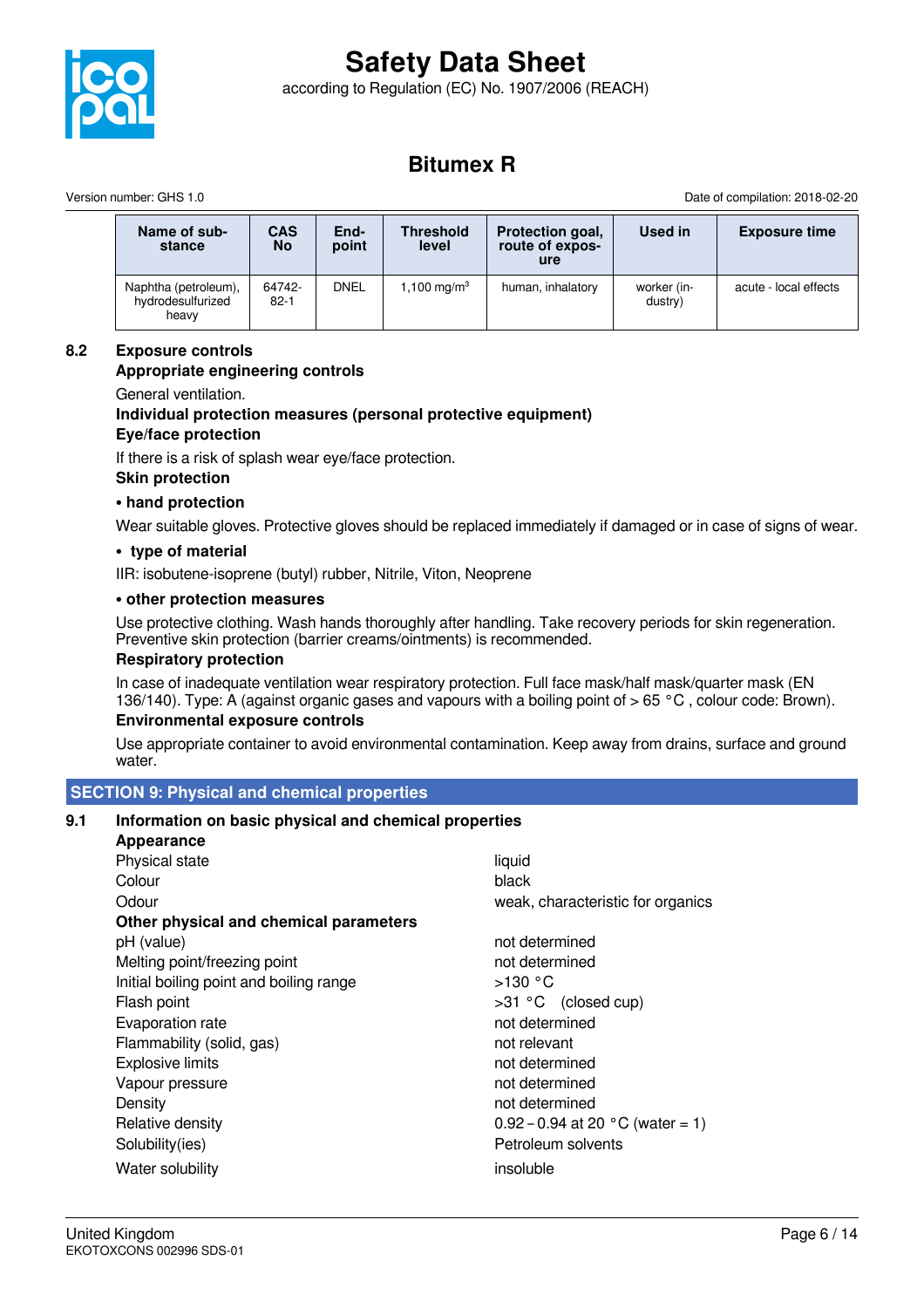

according to Regulation (EC) No. 1907/2006 (REACH)

# **Bitumex R**

200  $\mathrm{mm}^2$ /<sub>s</sub> at 25 °C

Version number: GHS 1.0 Date of compilation: 2018-02-20

Partition coefficient n-octanol/water (log KOW) horizon this information is not available Auto-ignition temperature not determined Viscosity

• kinematic viscosity Explosive properties none (not one) Oxidising properties none (not one)

# **9.2 Other information**

Data are lacking.

# **SECTION 10: Stability and reactivity**

#### **10.1 Reactivity**

This material is not reactive under normal ambient conditions.

#### **• if heated**

risk of ignition

#### **10.2 Chemical stability**

The material is stable under normal ambient and anticipated storage and handling conditions of temperature and pressure.

#### **10.3 Possibility of hazardous reactions**

No known hazardous reactions.

#### **10.4 Conditions to avoid**

Keep away from heat, hot surfaces, sparks, open flames and other ignition sources. No smoking.

#### **10.5 Incompatible materials**

strong oxidisers - strong acids - strong bases

#### **10.6 Hazardous decomposition products**

Reasonably anticipated hazardous decomposition products produced as a result of use, storage, spill and heating are not known. Hazardous combustion products: see section 5.

# **SECTION 11: Toxicological information**

# **11.1 Information on toxicological effects**

Test data are not available for the complete mixture. **Classification procedure**

The method for classification of the mixture is based on ingredients of the mixture (additivity formula).

# **Classification according to GHS (1272/2008/EC, CLP)**

# **Acute toxicity**

Shall not be classified as acutely toxic.

# **• Acute toxicity of components of the mixture**

| Name of substance | <b>CAS No</b> | <b>Exposure</b><br>route | <b>Endpoint</b> | <b>Value</b>                            | <b>Species</b> |
|-------------------|---------------|--------------------------|-----------------|-----------------------------------------|----------------|
| Asphalt, oxidized | 64742-93-4    | oral                     | LD50            | $>5,000$ mg/ <sub>kg</sub>              | rat            |
| Asphalt, oxidized | 64742-93-4    | dermal                   | LD50            | $>2,000$ mg/ <sub>kg</sub>              | rabbit         |
| Asphalt, oxidized | 64742-93-4    | inhalation: va-<br>pour  | LC50            | >94.4 <sup>mg</sup> / <sub>m</sub> 3/4h | rat            |

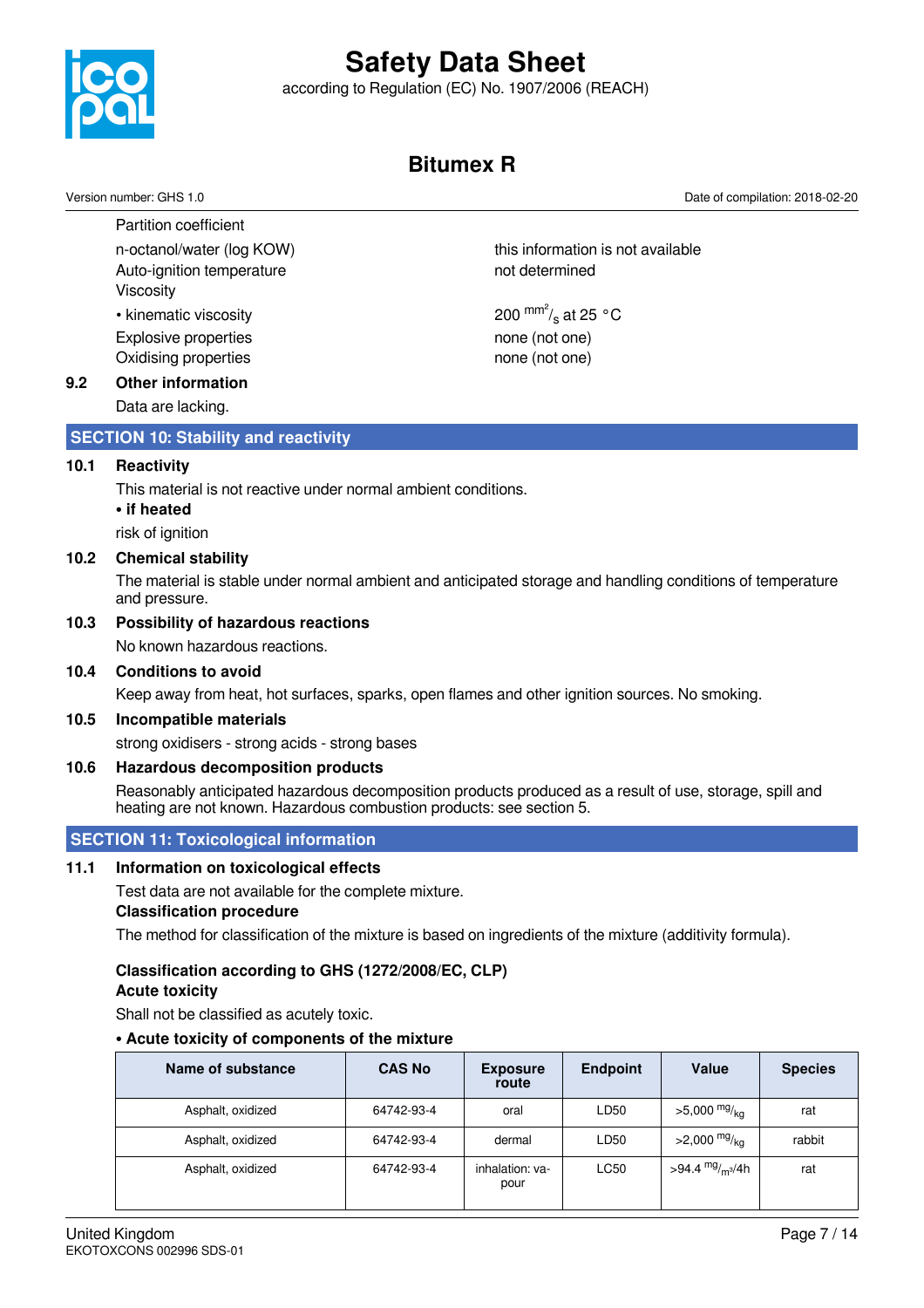

according to Regulation (EC) No. 1907/2006 (REACH)

# **Bitumex R**

Version number: GHS 1.0 Date of compilation: 2018-02-20

| Name of substance                                 | <b>CAS No</b> | <b>Exposure</b><br>route | <b>Endpoint</b> | Value                           | <b>Species</b> |
|---------------------------------------------------|---------------|--------------------------|-----------------|---------------------------------|----------------|
| Naphtha (petroleum), hydrodesulfur-<br>ized heavy | 64742-82-1    | oral                     | LD50            | $>5,000$ mg/ <sub>ka</sub>      | rat            |
| Naphtha (petroleum), hydrodesulfur-<br>ized heavy | 64742-82-1    | dermal                   | LD50            | >2,000 $mg/_{kq}$               | rabbit         |
| Naphtha (petroleum), hydrodesulfur-<br>ized heavy | 64742-82-1    | inhalation: ya-<br>pour  | LC50            | >5,160<br>mg/m <sub>3</sub> /4h | rat            |

## **Skin corrosion/irritation**

Causes skin irritation.

## **Serious eye damage/eye irritation**

Shall not be classified as seriously damaging to the eye or eye irritant.

#### **Respiratory or skin sensitisation**

Shall not be classified as a respiratory or skin sensitiser.

## **Summary of evaluation of the CMR properties**

Shall not be classified as germ cell mutagenic, carcinogenic nor as a reproductive toxicant. **Specific target organ toxicity (STOT)**

# **• Specific target organ toxicity - single exposure**

May cause drowsiness or dizziness.

# **• Specific target organ toxicity - repeated exposure**

Shall not be classified as a specific target organ toxicant (repeated exposure).

## **Aspiration hazard**

May be fatal if swallowed and enters airways.

## **Symptoms related to the physical, chemical and toxicological characteristics**

## **• If swallowed**

abdominal pain, nausea

## **• If in eyes**

if splashed into an eye it may cause mechanical irritation of the cornea, conjunctival suffusion

#### **• If inhaled**

In case of prolonged exposure narcotic effects are possible: psychomotor agitation, severe headache, vertigo, nausea, narcosis, deficits in perception and coordination, reaction time, or sleepiness, loss of consciousness.

## **• If aspirated**

pneumonia, varying degrees of pulmonary injury

#### **• If on skin**

localised redness, irritation, scaling, has degreasing effect on the skin, repeated exposure may cause skin dryness or cracking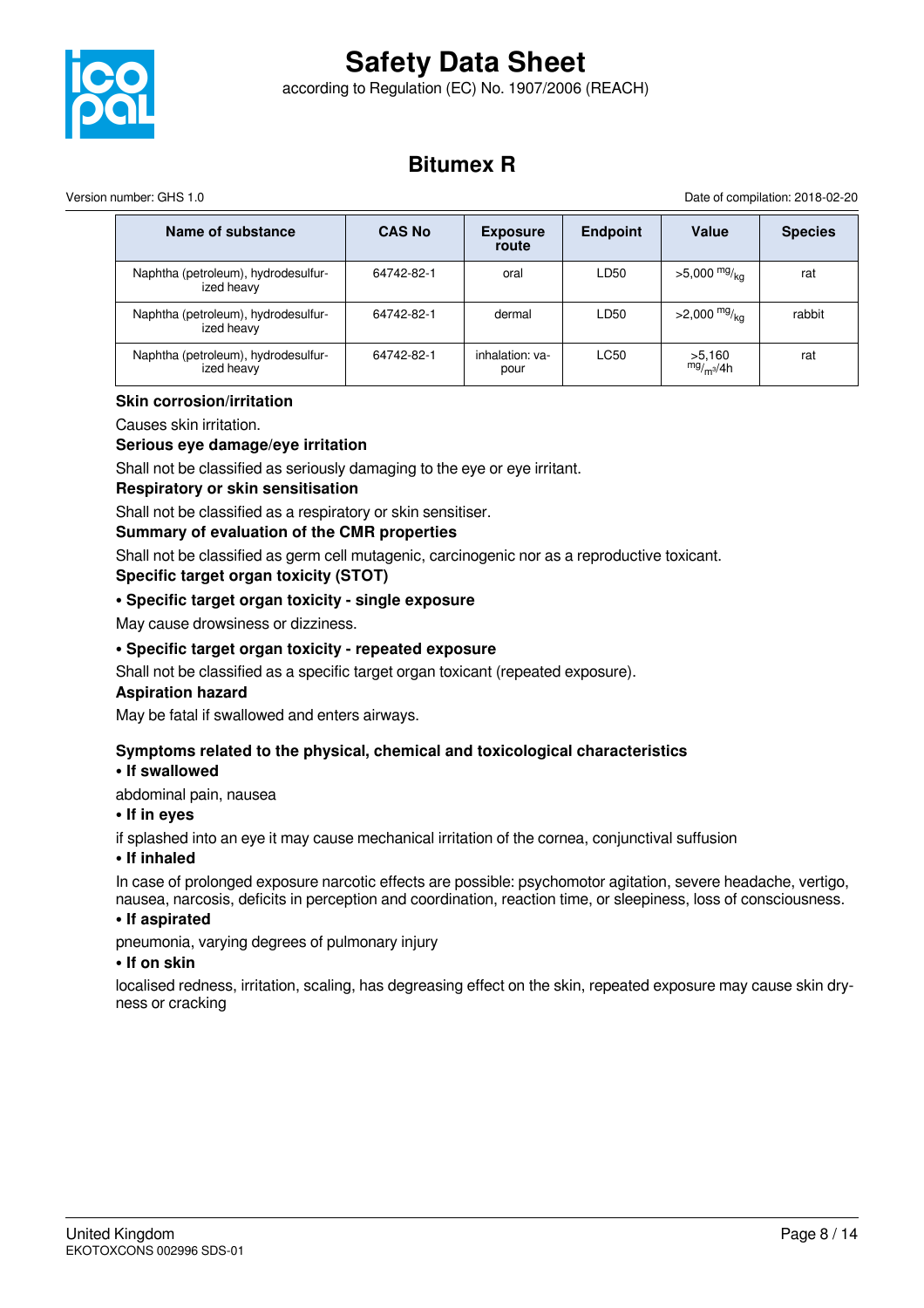according to Regulation (EC) No. 1907/2006 (REACH)

# **Bitumex R**

Version number: GHS 1.0 Date of compilation: 2018-02-20

# **SECTION 12: Ecological information**

## **12.1 Toxicity**

Toxic to aquatic life with long lasting effects.

## **Aquatic toxicity (acute)**

# Test data are not available for the complete mixture.

#### **Aquatic toxicity (acute) of components of the mixture**

| Name of substance                                 | <b>CAS No</b> | <b>Endpoint</b>  | Value                 | <b>Species</b>             | <b>Exposure</b><br>time |
|---------------------------------------------------|---------------|------------------|-----------------------|----------------------------|-------------------------|
| Asphalt, oxidized                                 | 64742-93-4    | <b>LL50</b>      | $>1,000 \frac{mg}{l}$ | rainbow trout              | 96 h                    |
| Asphalt, oxidized                                 | 64742-93-4    | <b>EL50</b>      | $>1,000$ mg/          | algae                      | 72 h                    |
| Naphtha (petroleum), hydrodesulfur-<br>ized heavy | 64742-82-1    | <b>LL50</b>      | $8.2 \frac{mg}{l}$    | fish                       | 96 h                    |
| Naphtha (petroleum), hydrodesulfur-<br>ized heavy | 64742-82-1    | <b>EL50</b>      | 4.5 $mg/1$            | aquatic inverteb-<br>rates | 48 h                    |
| Naphtha (petroleum), hydrodesulfur-<br>ized heavy | 64742-82-1    | EL <sub>50</sub> | $3.1 \frac{mg}{l}$    | algae                      | 72 h                    |

## **Aquatic toxicity (chronic)**

May cause long-term adverse effects in the aquatic environment.

#### **Aquatic toxicity (chronic) of components of the mixture**

| Name of substance                                 | <b>CAS No</b> | <b>Endpoint</b> | Value              | <b>Species</b>                             | <b>Exposure</b><br>time |
|---------------------------------------------------|---------------|-----------------|--------------------|--------------------------------------------|-------------------------|
| Asphalt, oxidized                                 | 64742-93-4    | <b>NOAEL</b>    | $>1,000$ mg/       | daphnia magna                              | 21 <sub>d</sub>         |
| Asphalt, oxidized                                 | 64742-93-4    | <b>NOAEL</b>    | $>1,000$ mg/       | rainbow trout                              | 28 d                    |
| Naphtha (petroleum), hydrodesulfur-<br>ized heavy | 64742-82-1    | <b>NOEC</b>     | $2.6 \frac{mg}{l}$ | daphnia magna                              | 21 <sub>d</sub>         |
| Naphtha (petroleum), hydrodesulfur-<br>ized heavy | 64742-82-1    | <b>NOAEL</b>    | $2.6 \frac{mg}{l}$ | fathead minnow<br>(Pimephales<br>promelas) | 14 d                    |

## **Biodegradation**

 Naphtha (petroleum), hydrodesulfurized heavy: the substance is readily biodegradable Asphalt: no data available - UVCB substance

# **12.2 Persistence and degradability**

#### **Degradability of components of the mixture**

| Name of substance                                 | <b>CAS No</b> | <b>Process</b> | Degrada-<br>tion rate | <b>Time</b> | <b>Notes</b>                                                  |
|---------------------------------------------------|---------------|----------------|-----------------------|-------------|---------------------------------------------------------------|
| Asphalt, oxidized                                 | 64742-93-4    | biotic/abiotic |                       | d           | hydrolysis -<br>not relevant,<br>photolysis -<br>not relevant |
| Naphtha (petroleum), hy-<br>drodesulfurized heavy | 64742-82-1    | biotic/abiotic | >74%                  | 28 d        |                                                               |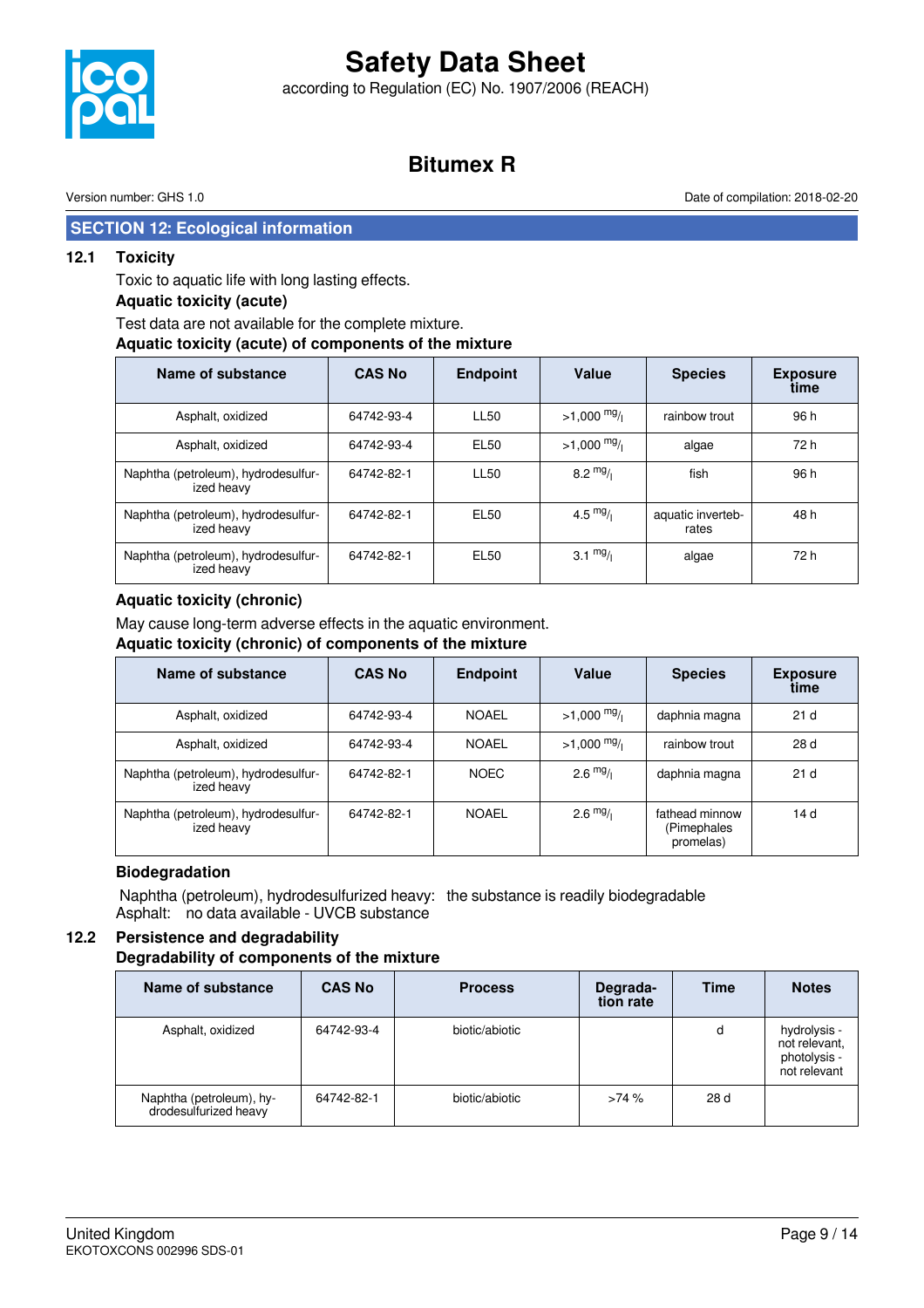according to Regulation (EC) No. 1907/2006 (REACH)



# **Bitumex R**

Version number: GHS 1.0 Date of compilation: 2018-02-20

- **12.3 Bioaccumulative potential** Data are not available.
- **12.4 Mobility in soil** Data are not available.
- **12.5 Results of PBT and vPvB assessment**

This mixture does not contain any substances that are assessed to be a PBT or a vPvB.

**12.6 Other adverse effects**

Data are not available.

# **SECTION 13: Disposal considerations**

## **13.1 Waste treatment methods**

**Waste treatment-relevant information**

Do not store at landfill sites. Recommended way of disposal: incineration in special waste incinerators. **Sewage disposal-relevant information**

Do not empty into drains. Avoid release to the environment. Refer to special instructions/safety data sheets. **Waste treatment of containers/packagings**

Completely emptied packages can be recycled. Handle contaminated packages in the same way as the substance itself.

## **Remarks**

Please consider the relevant national or regional provisions. Waste shall be separated into the categories that can be handled separately by the local or national waste management facilities.

# **SECTION 14: Transport information**

| 14.1 | UN number                                        | 1993                                                                                      |
|------|--------------------------------------------------|-------------------------------------------------------------------------------------------|
| 14.2 | UN proper shipping name<br>Hazardous ingredients | <b>FLAMMABLE LIQUID, N.O.S.</b><br>Naphtha (petroleum), hydrodesulfurized heavy           |
| 14.3 | Transport hazard class(es)<br>Class              | 3 (flammable liquids)                                                                     |
| 14.4 | Packing group                                    | III (substance presenting low danger)                                                     |
| 14.5 | Environmental hazards                            | hazardous to the aquatic environment: (Naphtha (pet-<br>roleum), hydrodesulfurized heavy) |

**14.6** Special precautions for user Provisions for dangerous goods (ADR) should be complied within the premises.

**14.7** Transport in bulk according to Annex II of MARPOL and the IBC Code The cargo is not intended to be carried in bulk.

| Information for each of the UN Model Regulations                               |                          |  |  |  |
|--------------------------------------------------------------------------------|--------------------------|--|--|--|
| . Transport of dangerous goods by road, rail and inland waterway (ADR/RID/ADN) |                          |  |  |  |
| UN number                                                                      | 1993                     |  |  |  |
| Proper shipping name                                                           | FLAMMABLE LIQUID, N.O.S. |  |  |  |
| Class                                                                          | 3                        |  |  |  |
| Classification code                                                            | F1                       |  |  |  |
| Packing group                                                                  | Ш                        |  |  |  |
| Danger label(s)                                                                | $3 +$ "fish and tree"    |  |  |  |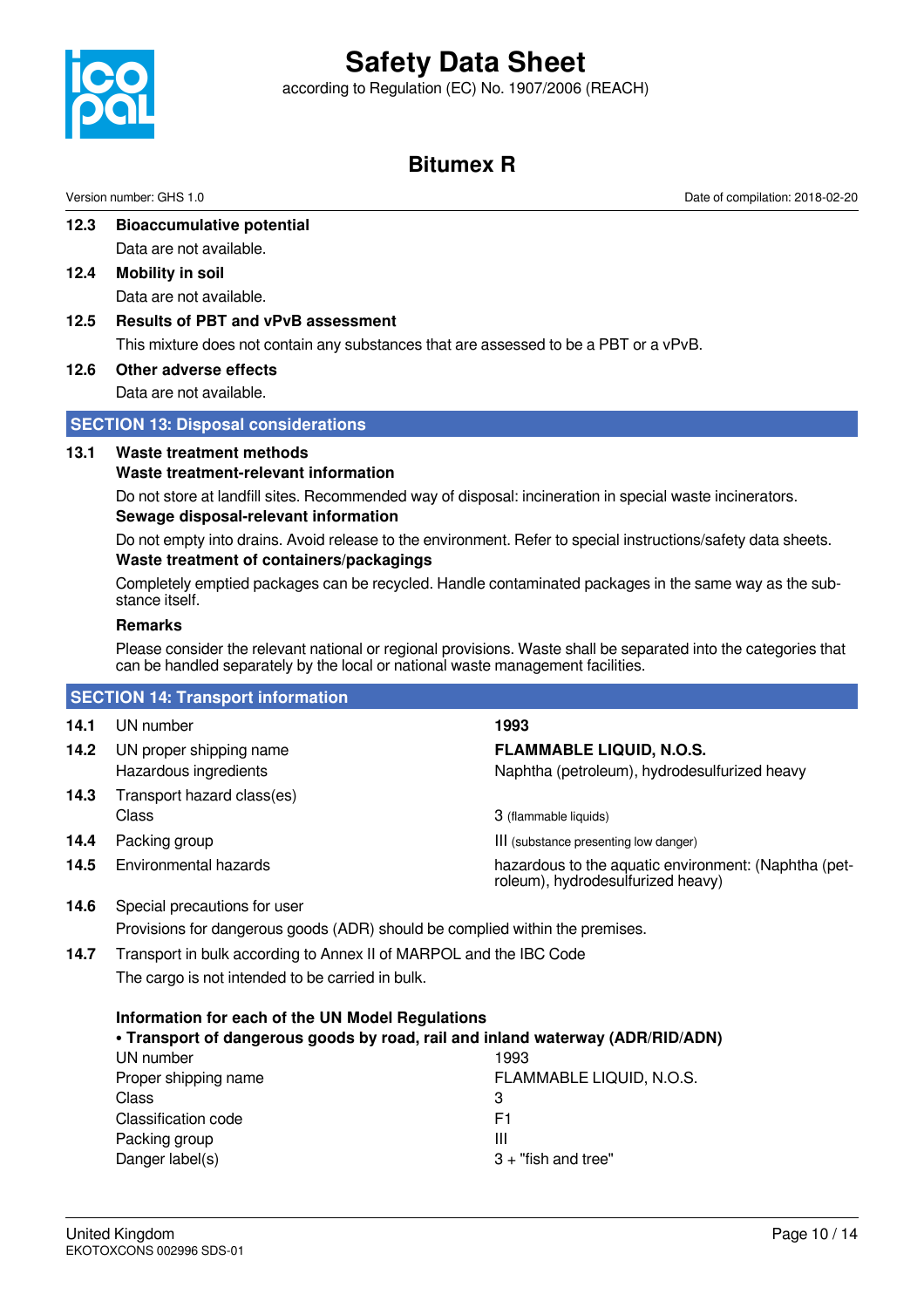

according to Regulation (EC) No. 1907/2006 (REACH)

# **Bitumex R**

Environmental hazards yes (hazardous to the aquatic environment) Special provisions (SP) 274, 601 Excepted quantities (EQ) E1 Limited quantities (LQ) 5 L Transport category (TC) 3 Tunnel restriction code (TRC) D/E Hazard identification No 30 **Emergency Action Code** 3YE **• International Maritime Dangerous Goods Code (IMDG)** UN number 1993 Proper shipping name **FLAMMABLE LIQUID, N.O.S.** Class 3 Marine pollutant Marine pollutant yes (hazardous to the aquatic environment) Packing group **III** Danger label(s) 3 + "fish and tree" Special provisions (SP) 223, 274, 955 Excepted quantities (EQ) E1 Limited quantities (LQ) 5 L EmS F-E, S-E Stowage category **A • International Civil Aviation Organization (ICAO-IATA/DGR)** UN number 1993 Proper shipping name Flammable liquid, n.o.s. Class 3 Environmental hazards yes (hazardous to the aquatic environment) Packing group III Danger label(s) 3 Special provisions (SP) and a set of the set of the set of the set of the set of the set of the set of the set of the set of the set of the set of the set of the set of the set of the set of the set of the set of the set o Excepted quantities (EQ) E1 Limited quantities (LQ) 10 L Version number: GHS 1.0 Date of compilation: 2018-02-20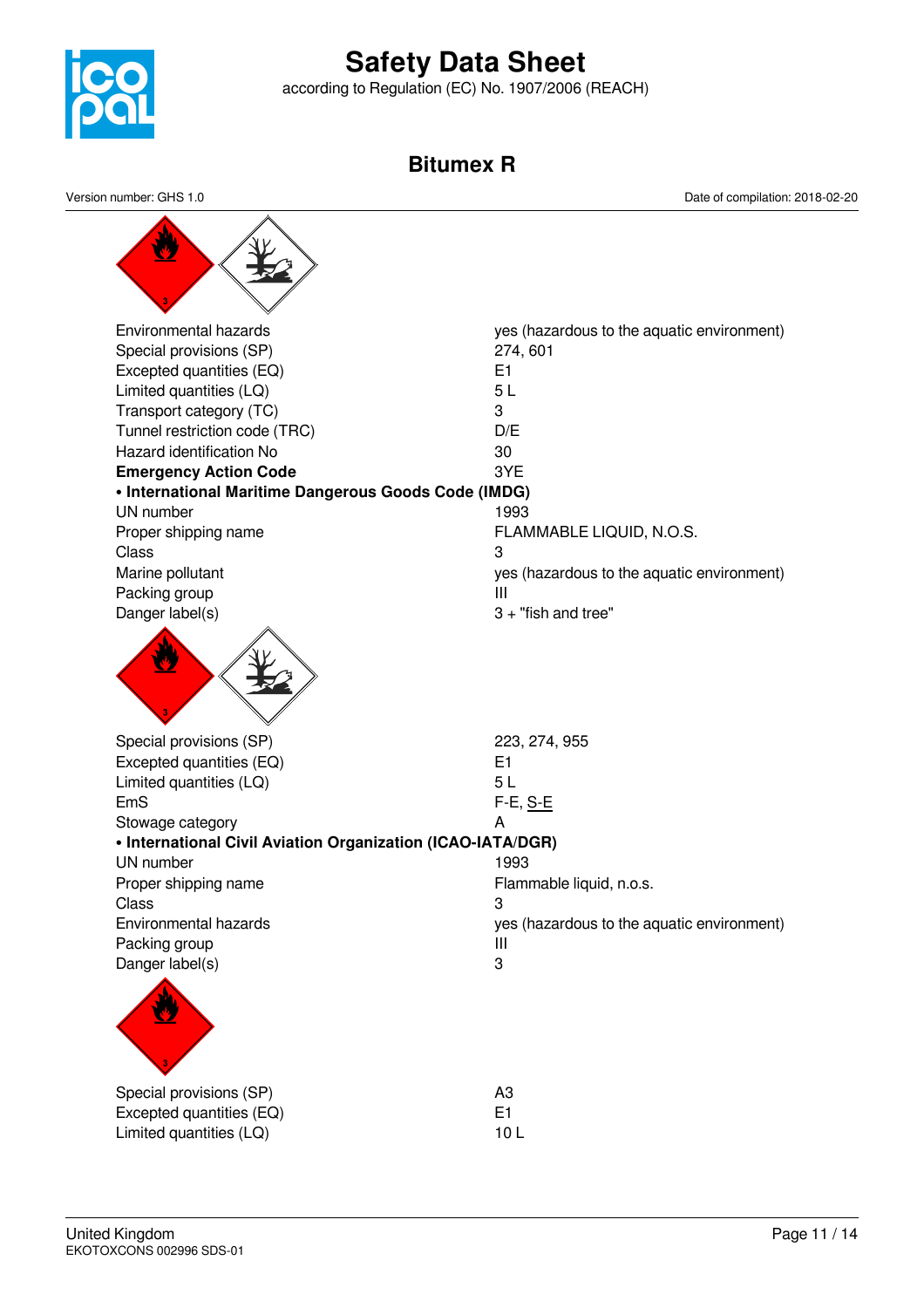according to Regulation (EC) No. 1907/2006 (REACH)



# **Bitumex R**

Version number: GHS 1.0 Date of compilation: 2018-02-20

# **SECTION 15: Regulatory information**

**15.1 Safety, health and environmental regulations/legislation specific for the substance or mixture Relevant provisions of the European Union (EU)**

## **• Restrictions according to REACH, Annex XVII**

None of the ingredients are listed.

**• List of substances subject to authorisation (REACH, Annex XIV)**

None of the ingredients are listed.

**• SVHC substances included in the Candidate List according to article 59 p. 10 of REACH** None of the ingredients are listed.

**• Limitation of emissions of volatile organic compounds due to the use of organic solvents in certain paints and varnishes and vehicle refinishing products (2004/42/EC, Deco-Paint Directive)**

VOC content 370,4 g/l

# **15.2 Chemical Safety Assessment**

The Chemical Safety Assessment is not required for the mixture.

# **SECTION 16: Other information**

# **Abbreviations and acronyms**

| Abbr.                  | <b>Descriptions of used abbreviations</b>                                                                                                                                                                                |
|------------------------|--------------------------------------------------------------------------------------------------------------------------------------------------------------------------------------------------------------------------|
| <b>ADN</b>             | Accord européen relatif au transport international des marchandises dangereuses par voies de navigation<br>intérieures (European Agreement concerning the International Carriage of Dangerous Goods by Inland Waterways) |
| <b>ADR</b>             | Accord européen relatif au transport international des marchandises dangereuses par route (European Agreement<br>concerning the International Carriage of Dangerous Goods by Road)                                       |
| <b>Aquatic Chronic</b> | Hazardous to the aquatic environment - chronic hazard                                                                                                                                                                    |
| Asp. Tox.              | Aspiration hazard                                                                                                                                                                                                        |
| CAS                    | Chemical Abstracts Service (service that maintains the most comprehensive list of chemical substances)                                                                                                                   |
| <b>CLP</b>             | Regulation (EC) No 1272/2008 on classification, labelling and packaging of substances and mixtures                                                                                                                       |
| <b>CMR</b>             | Carcinogenic, Mutagenic or toxic for Reproduction                                                                                                                                                                        |
| <b>DGR</b>             | Dangerous Goods Regulations (see IATA/DGR)                                                                                                                                                                               |
| <b>DMEL</b>            | Derived Minimal Effect Level                                                                                                                                                                                             |
| <b>DNEL</b>            | Derived No-Effect Level                                                                                                                                                                                                  |
| EC No                  | The EC Inventory (EINECS, ELINCS and the NLP-list) is the source for the seven-digit EC number, an identifier of<br>substances commercially available within the EU (European Union)                                     |
| EH40/2005              | EH40/2005 Workplace exposure limits (http://www.nationalarchives.gov.uk/doc/open-government-licence/)                                                                                                                    |
| <b>EINECS</b>          | European Inventory of Existing Commercial Chemical Substances                                                                                                                                                            |
| <b>ELINCS</b>          | European List of Notified Chemical Substances                                                                                                                                                                            |
| EmS                    | <b>Emergency Schedule</b>                                                                                                                                                                                                |
| Flam. Liq.             | Flammable liquid                                                                                                                                                                                                         |
| <b>GHS</b>             | "Globally Harmonized System of Classification and Labelling of Chemicals" developed by the United Nations                                                                                                                |
| <b>IATA</b>            | International Air Transport Association                                                                                                                                                                                  |
| <b>IATA/DGR</b>        | Dangerous Goods Regulations (DGR) for the air transport (IATA)                                                                                                                                                           |
| <b>ICAO</b>            | International Civil Aviation Organization                                                                                                                                                                                |
| <b>IMDG</b>            | International Maritime Dangerous Goods Code                                                                                                                                                                              |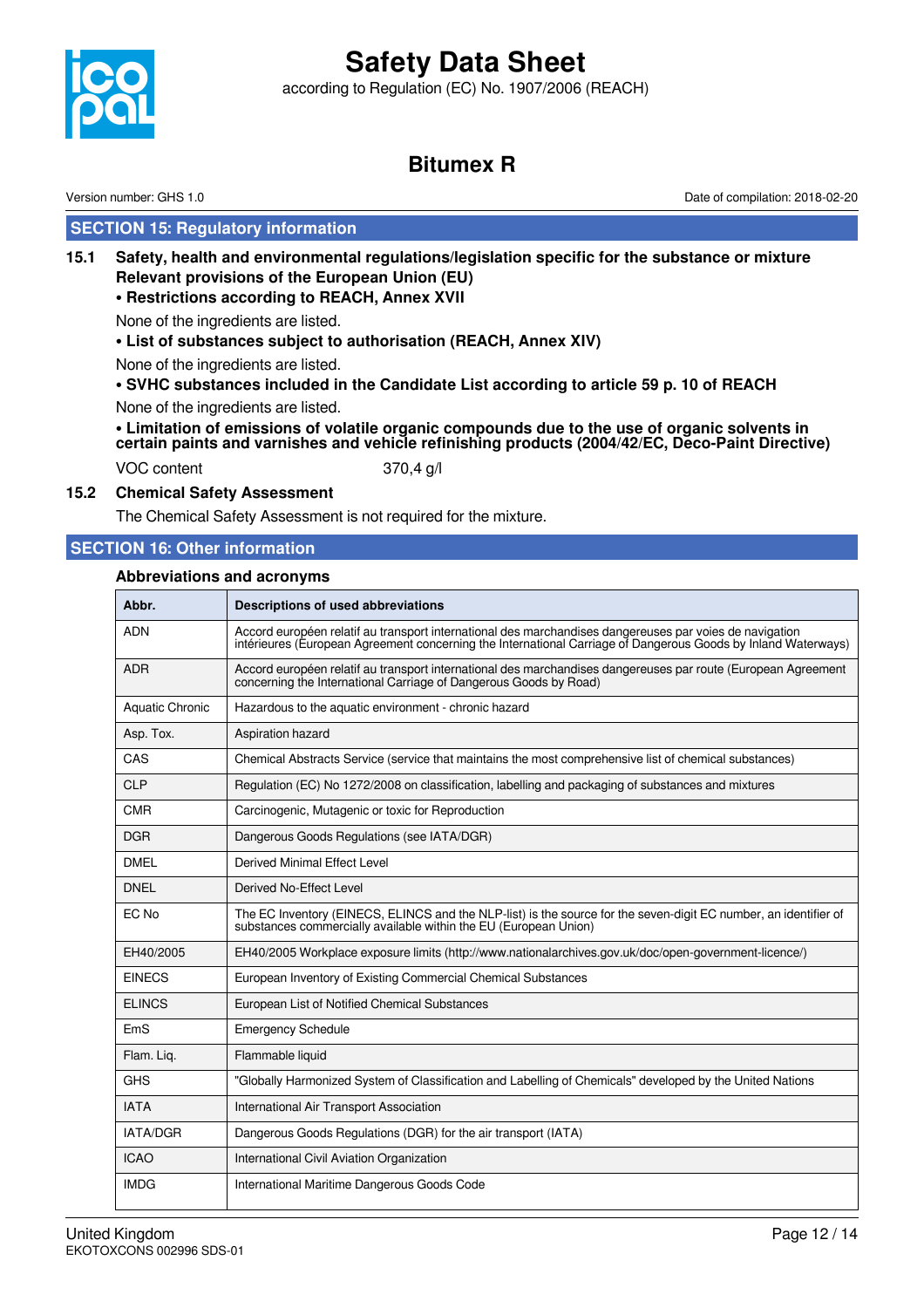

according to Regulation (EC) No. 1907/2006 (REACH)

# **Bitumex R**

Version number: GHS 1.0 Date of compilation: 2018-02-20

| Abbr.          | Descriptions of used abbreviations                                                                                                                                           |
|----------------|------------------------------------------------------------------------------------------------------------------------------------------------------------------------------|
| index No       | The Index number is the identification code given to the substance in Part 3 of Annex VI to Regulation (EC) No<br>1272/2008                                                  |
| <b>MARPOL</b>  | International Convention for the Prevention of Pollution from Ships (abbr. of "Marine Pollutant")                                                                            |
| <b>NLP</b>     | No-Longer Polymer                                                                                                                                                            |
| <b>PBT</b>     | Persistent, Bioaccumulative and Toxic                                                                                                                                        |
| <b>PNEC</b>    | <b>Predicted No-Effect Concentration</b>                                                                                                                                     |
| ppm            | Parts per million                                                                                                                                                            |
| <b>REACH</b>   | Registration, Evaluation, Authorisation and Restriction of Chemicals                                                                                                         |
| <b>RID</b>     | Règlement concernant le transport International ferroviaire des marchandises Dangereuses (Regulations concern-<br>ing the International carriage of Dangerous goods by Rail) |
| Skin Corr.     | Corrosive to skin                                                                                                                                                            |
| Skin Irrit.    | Irritant to skin                                                                                                                                                             |
| <b>STEL</b>    | Short-term exposure limit                                                                                                                                                    |
| <b>STOT SE</b> | Specific target organ toxicity - single exposure                                                                                                                             |
| <b>TWA</b>     | Time-weighted average                                                                                                                                                        |
| <b>VOC</b>     | Volatile Organic Compounds                                                                                                                                                   |
| vPvB           | Very Persistent and very Bioaccumulative                                                                                                                                     |
| WEL            | Workplace exposure limit                                                                                                                                                     |

# **Key literature references and sources for data**

- Regulation (EC) No. 1907/2006 (REACH), amended by 2015/830/EU
- Regulation (EC) No. 1272/2008 (CLP, EU GHS)

## **Classification procedure**

Physical and chemical properties: The classification is based on tested mixture. Health hazards/environmental hazards: The method for classification of the mixture is based on ingredients of the mixture (additivity formula).

## **List of relevant phrases (code and full text as stated in chapter 2 and 3)**

| Code             | <b>Text</b>                                      |
|------------------|--------------------------------------------------|
| H <sub>225</sub> | Highly flammable liquid and vapour.              |
| H <sub>226</sub> | Flammable liquid and vapour.                     |
| H304             | May be fatal if swallowed and enters airways.    |
| H315             | Causes skin irritation.                          |
| H336             | May cause drowsiness or dizziness.               |
| H411             | Toxic to aquatic life with long lasting effects. |